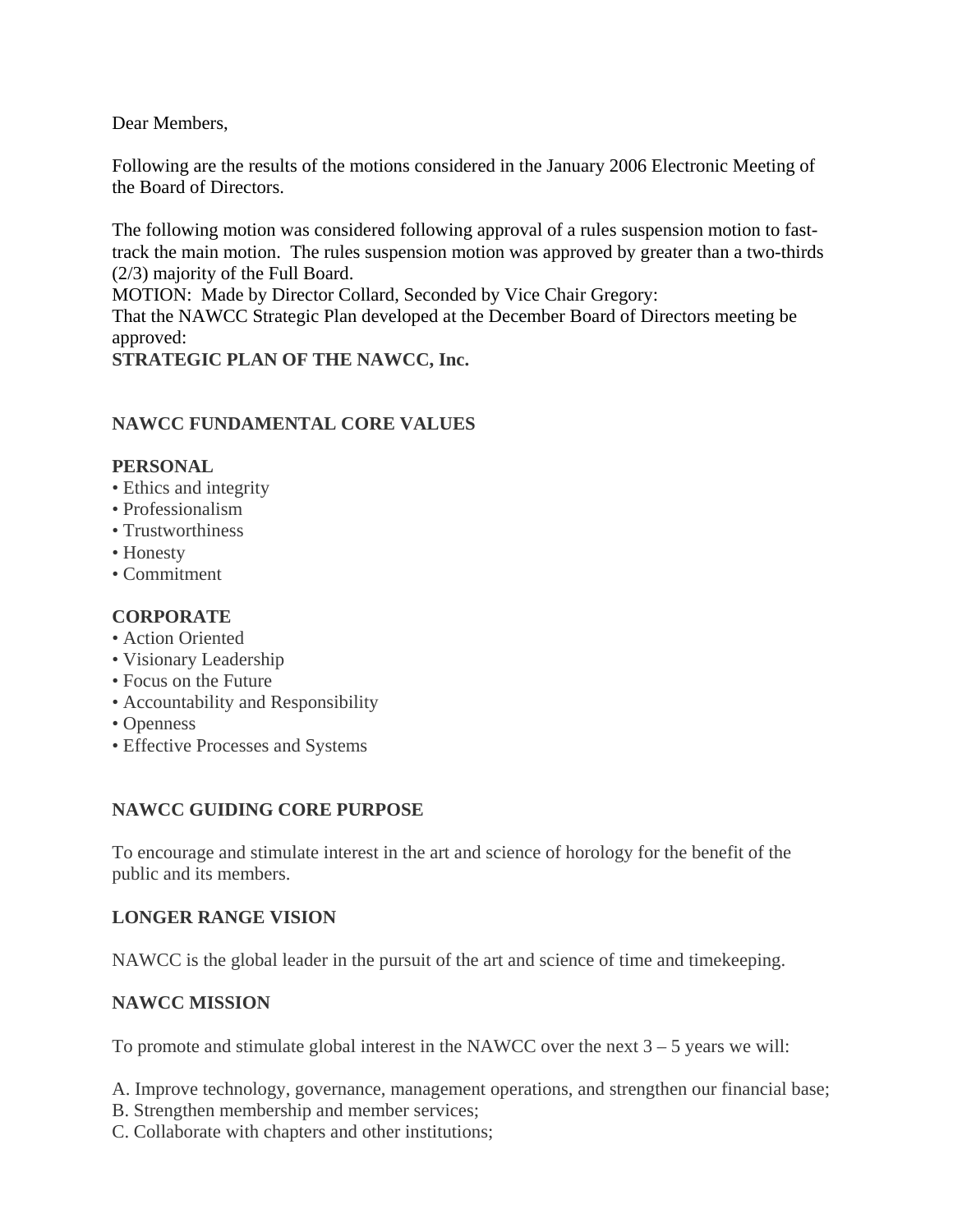D. Strengthen communications to members and other publics; and

E. Provide for and enhance education, research and events.

# **NAWCC GOALS AND OBJECTIVES**

A. Improve technology, governance, management operations, and strengthen our financial base

1. Improve electronic communications

2. Increase long term revenue through our investment in the development and marketing functions.

3. Review and simplify our bylaws and standing rules

B. Strengthen membership and member services

1. Define products (benefits and services) desired by our members

2. Improve our retention and recruitment

3. Facilitate international members' access to benefits and services

C. Collaborate with chapters and other institutions

1. Develop closer chapter relationships and a new chapter/national governance structure.

2. Define NAWCC's role vs. others, establish synergistic relationships, and publicize our eagerness to cooperate.

D. Strengthen communications to members and other publics

1. Provide and continuously evaluate timely communication to members and other publics that meets their needs.

E. Provide for and enhance education, research and events.

- 1. Identify public and member outreach educational opportunities.
- 2. Make education central to all events and venues.
- 3. Implement web-based learning.

A quorum being present, the motion is approved having achieved a majority vote. Voting yea: Bazelon, Bryan, Collard, Del Greco, Draucker, Gregory, Grosby, Hubby, Klein, Landis, McIntyre, Orr.

Voting nay: none

The following motion was considered following approval of a rules suspension motion for timely consideration and a request to fast-track the main motion. The rules suspension motion was approved by greater than a two-thirds (2/3) majority of the Full Board.

MOTION: Made by Treasurer Klein, Seconded by Director Hubby:

That the Board authorize a temporary suspension of Article XV Section 6(a) of the Standing Rules, to allow as a one-time experiment, the NAWCC 2006 Mid-Winter Regional in Daytona Beach, FL be granted permission to open their Mart to non-members for formal escorted tours. No buying or selling by non-members will be permitted, and no non-members will be allowed in the mart room without the formal escorted tour by one or more members.

A quorum being present, the motion is approved having received greater than a two-thirds (2/3) majority vote of the Full Board.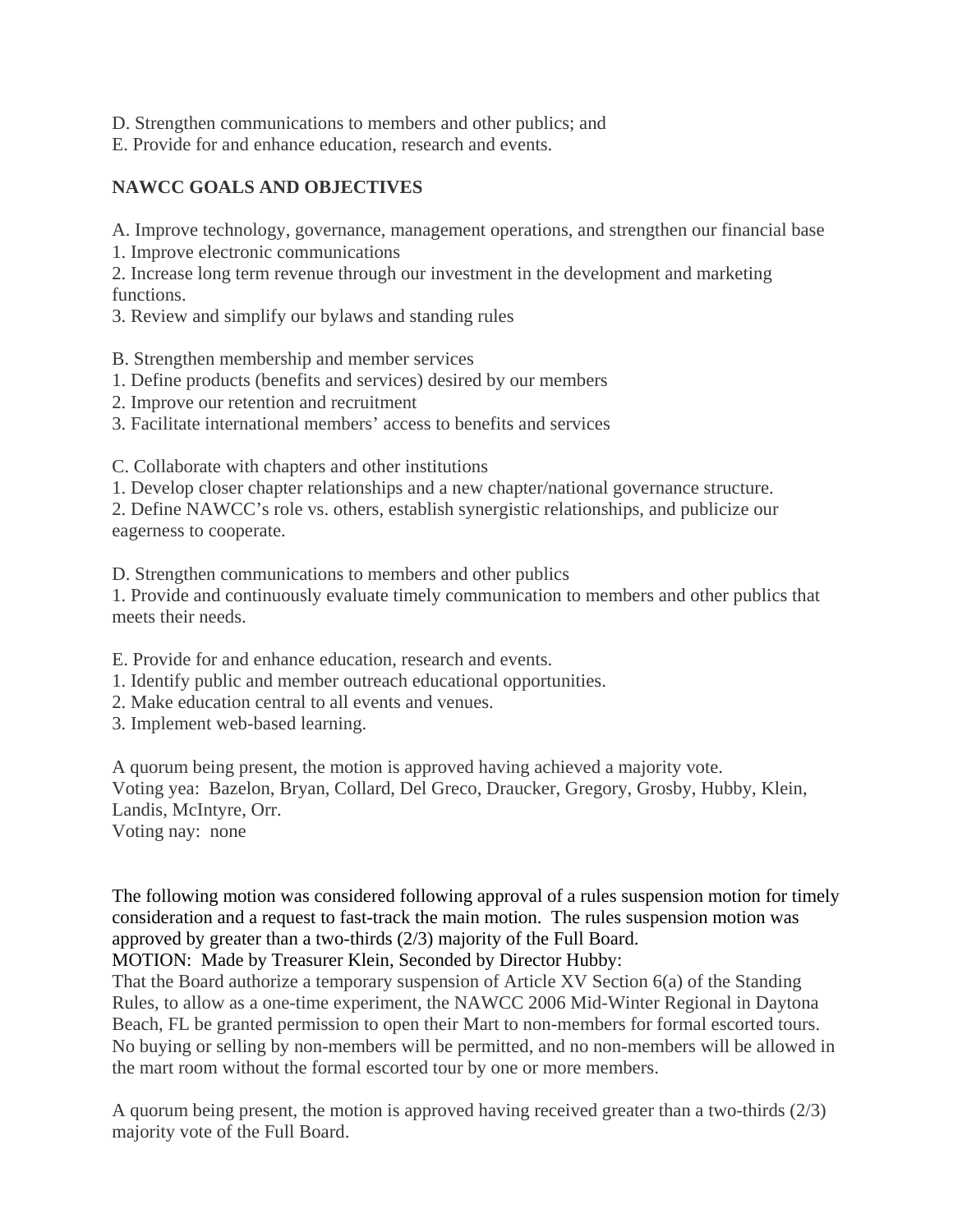Voting yea: Bazelon, Bryan, Collard, Draucker, Gregory, Grosby, Hubby, Klein, Landis, McIntyre, Orr. Voting nay: none.

MOTION: Made by Secretary Draucker, Seconded by Director Collard: That the minutes of the December 2005 Board of Directors Meeting be approved as distributed December 20, 2005.

A quorum being present, the motion is approved having achieved a majority vote. Voting yea: Bazelon, Bryan, Collard, Draucker, Gregory, Grosby, Hubby, Klein, Landis, McIntyre, Orr. Voting hay: none.

MOTION: Made by Director Hubby, Seconded by Director McIntyre:

That the Board ratify the following resolution:

Resolved: The Board of Directors of the National Association of Watch and Clock Collectors, Inc. supports the application of the National Watch and Clock Museum to The Ressler Mill Foundation for funding of new educational outreach programs.

A quorum being present, the motion is approved having achieved a unanimous affirmative vote of the Board of Directors.

Voting yea: Bazelon, Bryan, Collard, Del Greco, Draucker, Gregory, Grosby, Hubby, Klein, Landis, McIntyre, Orr.

Voting nay: none.

MOTION: Made by Director Hubby, Seconded by Secretary Draucker:

That the Board approve revisions to the 30-Day Waiver of Notice Procedure as shown in the attached document, to include updating of the procedure title and posting of minutes references.

A quorum being present, the motion is approved having achieved greater than a two-thirds (2/3) majority vote of the Full Board.

Voting yea: Bazelon, Bryan, Collard, Draucker, Gregory, Grosby, Hubby, Klein, Landis, McIntyre, Orr.

Voting nay: none.

MOTION: Made by Director Hubby, Seconded by Secretary Draucker:

That amendments to the BOD electronic meeting procedure be approved, (a) to add the definition of official time for purposes of conduct of electronic meetings, (b) to remove the requirement for extension of the discussion period when the proposer is late opening discussion, (c) to clarify the definition of a quorum, and (d) to update the procedure regarding publication of minutes. The proposed new text for each is as follows:

(a) Add the definition of official time: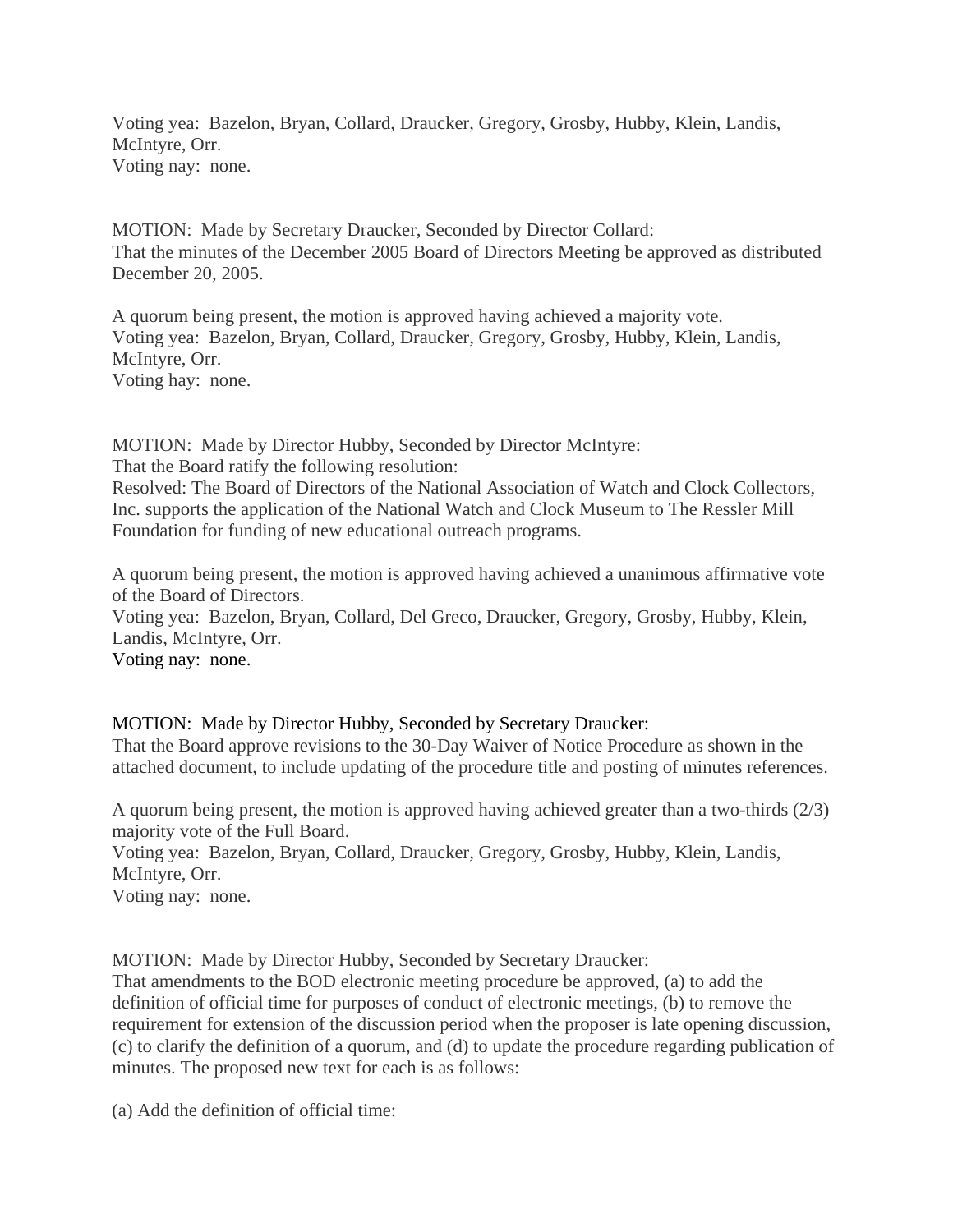Definitions and Understandings, page 1:

### OFFICIAL TIME

United States Eastern Time Zone time shall be the official time for all purposes in the conduct of electronic meetings. For example, regular discussion periods shall end at 12:00 midnight Eastern time on the 24th calendar day of each meeting month.

(b) Remove requirement for extension of discussion period for late opening of discussion:

Definitions and Understandings, page 1:

### DISCUSSION TOPIC TIMELINESS

In all procedures where a discussion topic is to be opened by the proposer, it is incumbent on the proposer to do so promptly to avoid undue delay. However, if a proposer has not posted by 6:00 p.m. on the first day of discussion, any Board member may open the discussion topic.

(c) To clarify the definition of a quorum:

Definitions and Understandings, page 2

### QUORUM

Under the Bylaws a Quorum is a majority of the full Board, or seven (7) Directors present. For the purposes of commencing electronic meetings of the Board and debating motions it is presumed that all Directors are present UNLESS they have previously notified the Chair in writing that they will be absent. If more than five of the seated Directors are absent, a quorum cannot be established under the Bylaws and the meeting cannot be held. For all other electronic meeting purposes; e.g., passage or rejection of motions, rules, etc., the presence or absence of a quorum will be determined by the number of votes actually cast.

(d) Update procedure for posting of minutes:

F. Minutes of Meeting and Effect, page 6,

1) Minutes of Meeting

The proceedings of each meeting as reported by the Secretary to NAWCC\_NEWS are the official minutes of the meeting, and do not require subsequent approval or ratification by the Board. In addition to NAWCC\_NEWS these minutes are to be published in the next available MART as official acts of the Board, with official notice of publication given in the next available Bulletin.

A quorum being present, the motion is approved having achieved greater than a two-thirds (2/3) majority of the Full Board.

Voting yea: Bazelon, Bryan, Collard, Draucker, Gregory, Grosby, Hubby, Klein, Landis, McIntyre, Orr.

Voting nay: none.

MOTION: Made by Director Bazelon, Seconded by Director Collard: